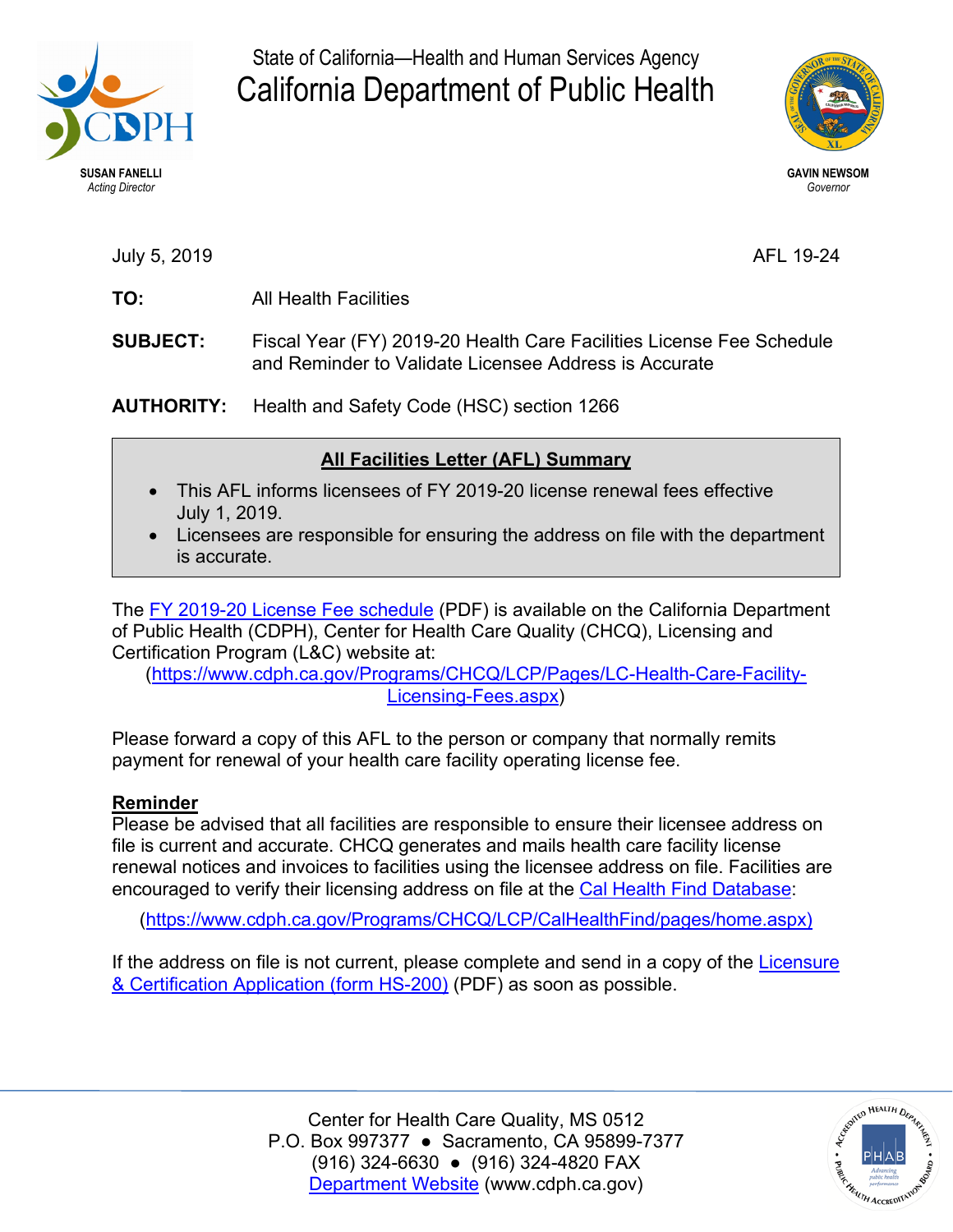AFL 19-24 Page 2 July 5, 2019

### **Renewal Notices**

CHCQ will send renewal notices and applications to the facility's licensee 45-120 days prior to the license expiration date. **It is the responsibility of the facility's licensee to obtain a renewal notice.** If the licensee does not receive a renewal notice within 45 days prior to the license expiration date, contact the CHCQ Fiscal Services and Revenue Collection Unit (FSRCU) at [RCollection@cdph.ca.gov,](mailto:RCollection@cdph.ca.gov) or by telephone at (916) 552-8700 or (800) 236-9747.

## **Late Payment Penalties**

HSC section 1266.5 requires CHCQ to impose late payment penalties for health care facilities and agencies that are delinquent in paying license renewal fees. CHCQ uses the post office or delivery service postmark date to assess late payment penalty fees. California law does not allow a grace period for payment of license fees. **Failure to pay license renewal fees and associated late payment penalties may result in CHCQ initiating legal proceedings to revoke the facility's/agency's license.** 

#### **Medi-Cal Offsets**

HSC section 1266.5(c) specifies that CDPH may, upon written notification to the licensee, offset any monies owed to the licensee by the Medi-Cal program or any other payment program administered by CDPH, to recoup the license renewal fees and any associated late payment penalties.

#### **How to Complete your License Renewal**

- 1. Validate the number of beds/facilities listed on the renewal fee page. If the number of beds/facilities is not correct, contact the Centralized Applications Branch (CAB) immediately so they can correct this information.
- 2. Clearly print applicable health care facility license number(s) on both the check and the stub.
- 3. Cut off the bottom portion of the renewal notice fee page for each facility and include the slips in the payment envelope/package. Mail only the renewal payment to Fiscal Services and Revenue Collection Unit (FSRCU) at one of the following addresses:

| <b>Normal Mailing Address</b>                 | <b>Overnight Mailing Address</b>              |
|-----------------------------------------------|-----------------------------------------------|
| California Department of Public Health        | California Department of Public Health        |
| <b>Center for Health Care Quality</b>         | <b>Center for Health Care Quality</b>         |
| Licensing and Certification Program           | Licensing and Certification Program           |
| <b>Fiscal Services and Revenue Collection</b> | <b>Fiscal Services and Revenue Collection</b> |
| <b>Unit MS 3202</b>                           | <b>Unit MS 3202</b>                           |
| P.O. Box 997434                               | 1616 Capitol Avenue, Suite 74.420             |
| Sacramento, CA 95899-7434                     | Sacramento, CA 95814-7402                     |